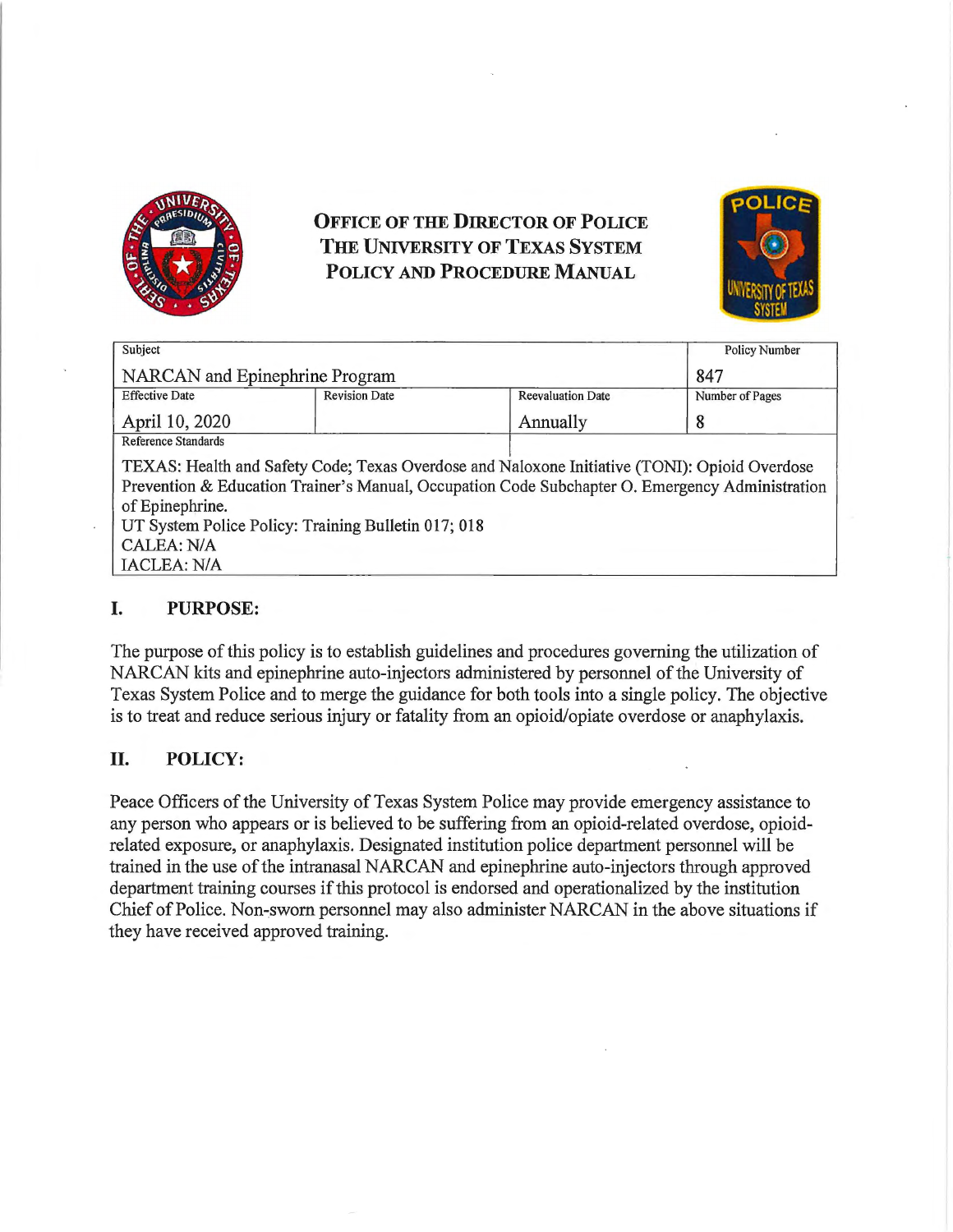### **III. SCOPE:**

Fatal and nonfatal overdose can result from the abuse of opiates such as morphine, heroin, fentanyl, oxycodone as found in OxyContin, Percocet, and Percodan, and hydrocodone as found in Vicodin. Naloxone, commonly known by the brand name of NARCAN, is an opioid antagonist which means it displaces the opioid from receptors in the brain and can, therefore, reverse an opiate overdose.

Anaphylaxis is a sudden, severe, and potentially life-threatening allergic reaction that occurs when a person is exposed to an allergen. Epinephrine auto-injectors are disposable medical drug delivery devices that contain a premeasured single dose of epinephrine intended for use to treat anaphylaxis.

*Texas Health and Safety Code, §483.106:* "Administration of Opioid Antagonist," states:

1. A person who, acting in good faith and with reasonable care, administers or does not administer an opioid antagonist to another person whom the person believes is suffering an opioid-related drug overdose is not subject to criminal prosecution, sanction under any professional licensing statute, or civil liability, for an act or omission resulting from the administration of or failure to administer the opioid antagonist.

2. Emergency services personnel are authorized to administer an opioid antagonist to a person who appears to be suffering an opioid-related drug overdose, as clinically indicated.

*Texas Occupation Code §1701. 708.* "Immunity from Liability," states:

(a) A person who in good faith takes, or fails to take, action relating to the prescription of an epinephrine auto-injector to a law enforcement agency or the administration of an epinephrine auto-injector by a peace officer is immune from civil or criminal liability or disciplinary action resulting from that action or failure to act, including:

- (1) issuing an order for epinephrine auto-injectors;
- (2) supervising or delegating the administration of an epinephrine auto-injector;
- (3) possessing, maintaining, storing, or disposing of an epinephrine auto-injector;
- ( 4) prescribing an epinephrine auto-injector;
- (5) dispensing an epinephrine auto-injector;
- (6) administering, or assisting in administering, an epinephrine auto-injector;

(7) providing, or assisting in providing, training, consultation, or advice in the development, adoption, or implementation of policies, guidelines, rules, or plans; or

(8) undertaking any other act permitted or required under this subchapter.

(b) The immunities and protections provided by this subchapter are in addition to other immunities or limitations of liability provided by law.

(c) Notwithstanding any other law, this subchapter does not create a civil, criminal, or administrative cause of action or liability or create a standard of care, obligation, or duty that provides a basis for a cause of action for an act or omission under this subchapter.

(d) An act or omission described by this subchapter does not create a cause of action.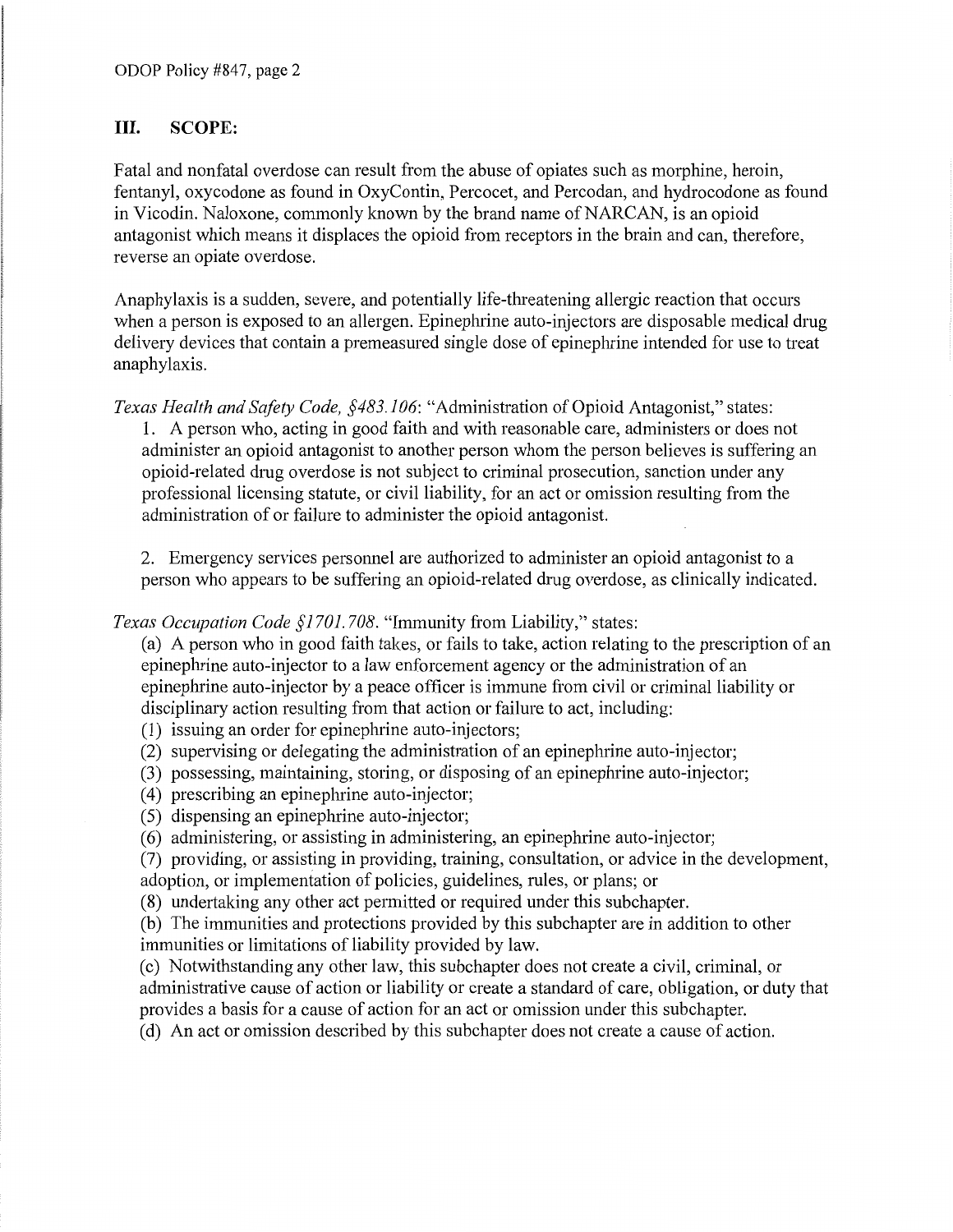## **IV. DEFINITIONS:**

- A. **Signs of Opioid Overdose.** (May include, one or more of the following):
	- 1. Umesponsive, the absence of breathing, or no pulse;
	- 2. Bloodshot eyes;
	- 3. Pinpoint pupils, even in a darkened room/area;
	- 4. Lack of response to sternal rub;
	- 5. Depressed or slow respiratory rate;
	- 6. Difficulty breathing (labored breathing or shallow breaths);
	- 7. Bluish lips, skin, or nail beds;
	- 8. Low blood pressure;
	- 9. Lack of alertness or drowsiness; or
	- 10. Seizures.
- B. **Sudden Opioid Withdrawal Symptoms.** In someone who has been using opioids regularly, opioid withdrawal symptoms can happen suddenly after receiving NARCAN nasal spray and may include the following:
	- 1. Body aches;
	- 2. Diarrhea;
	- 3. Increased heart rate;
	- 4. Fever;
	- 5. A runny nose;
	- 6. Sneezing;
	- 7. Goosebumps;
	- 8. Sweating;
	- 9. Yawning;
	- 10. Nausea or vomiting;
	- 11. Nervousness;
	- 12. Restlessness or irritability;
	- 13. Shivering or trembling;
	- 14. Stomach cramping;
	- 15. Weakness; or
	- 16. Increased blood pressure.
- C. **Nasal NARCAN kit.** Includes NARCAN plunger and instructions.
- D. **Overdose Responder.** A member of the UT System Police who has successfully completed all training requirements.
- E. Program Coordinator. A member of a UT System institution police department designated by the institution Chief of Police.
- F. **Anaphylaxis.** Means a sudden, severe, and potentially life-threatening allergic reaction that occurs when a person is exposed to an allergen.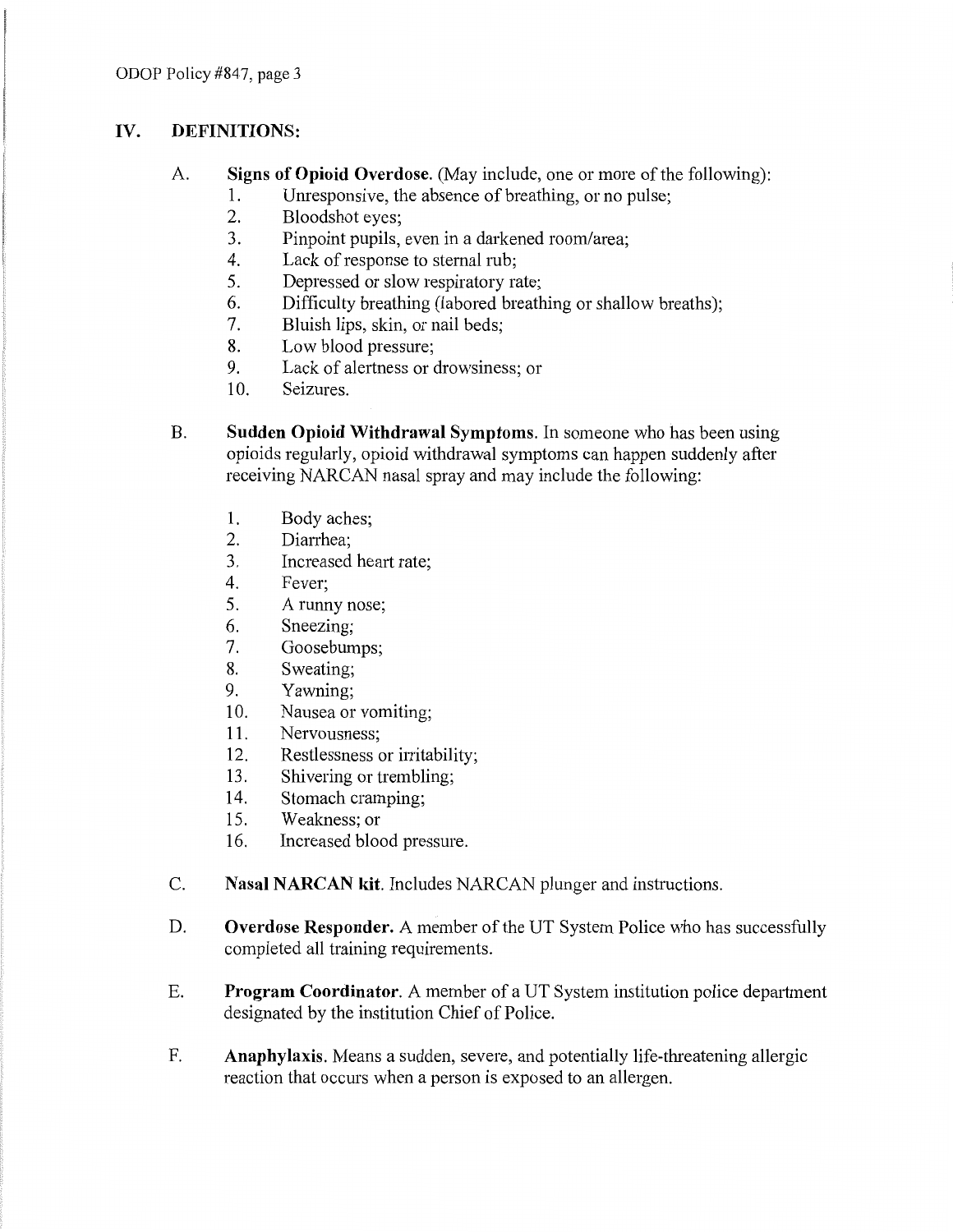- G. **Epinephrine auto-injector.** Means a disposable medical drug delivery device that contains a premeasured single dose of epinephrine intended for use to treat anaphylaxis.
- H. **Physician.** A person who holds a license to practice medicine in this state.

#### **V. PROCEDURES:**

- A. In the event of possible opioid exposure or overdose to an individual, responding personnel who have been trained in the use of NARCAN may administer NARCAN in accordance with his or her training. This decision may be based on, but not limited to the following:
	- 1. When advised of the overdose by the telecommunication operator or from a person at the scene; or
	- 2. Upon arrival at the scene, the responder observes illicit drugs, drug paraphernalia, empty medication bottles with the suspected overdose victim; or
	- 3. When the suspected overdose victim is observed to be exhibiting signs and symptoms of an opioid overdose, as noted in section IV.A.
- B. Arriving at the scene, the first responder shall:
	- 1. Assess the situation.
	- 2. Notify the on-duty telecommunication operator that the subject is in a potential overdose state and to request EMS.
	- 3. The responder will use the issued NARCAN or request a kit be brought to the scene. Additional kits should be stored at strategic locations within the department.
	- 4. The responder will put on protective gloves and open the NARCAN kit; determine if the suspected overdose victim is breathing; if not breathing use a face mask to perform a few quick breaths of mouth to mouth resuscitation (rescue breathing) remembering always to maintain standard precautions while rendering first aid.
	- 5. Tilt the head back and spray the NARCAN up one side of the nose.
	- 6. If there is no breathing, continue to perform rescue breathing (rescue breaths should be given at a rate if one breath every five seconds for an adult) for the subject while waiting for the NARCAN to take effect or arrival of medical personnel.
	- 7. If there is no change in 3-5 minutes, administer a second dose of NARCAN in the other nostril and continue to breathe for the individual. If the second dose of NARCAN does not revive the victim, there may be other factors involved that are not readily apparent (i.e., excessive time has passed since the onset of the emergency and the heart is no longer functioning, there actually are no opioids in the victim's system, or the opioids are unusually strong and require additional NARCAN).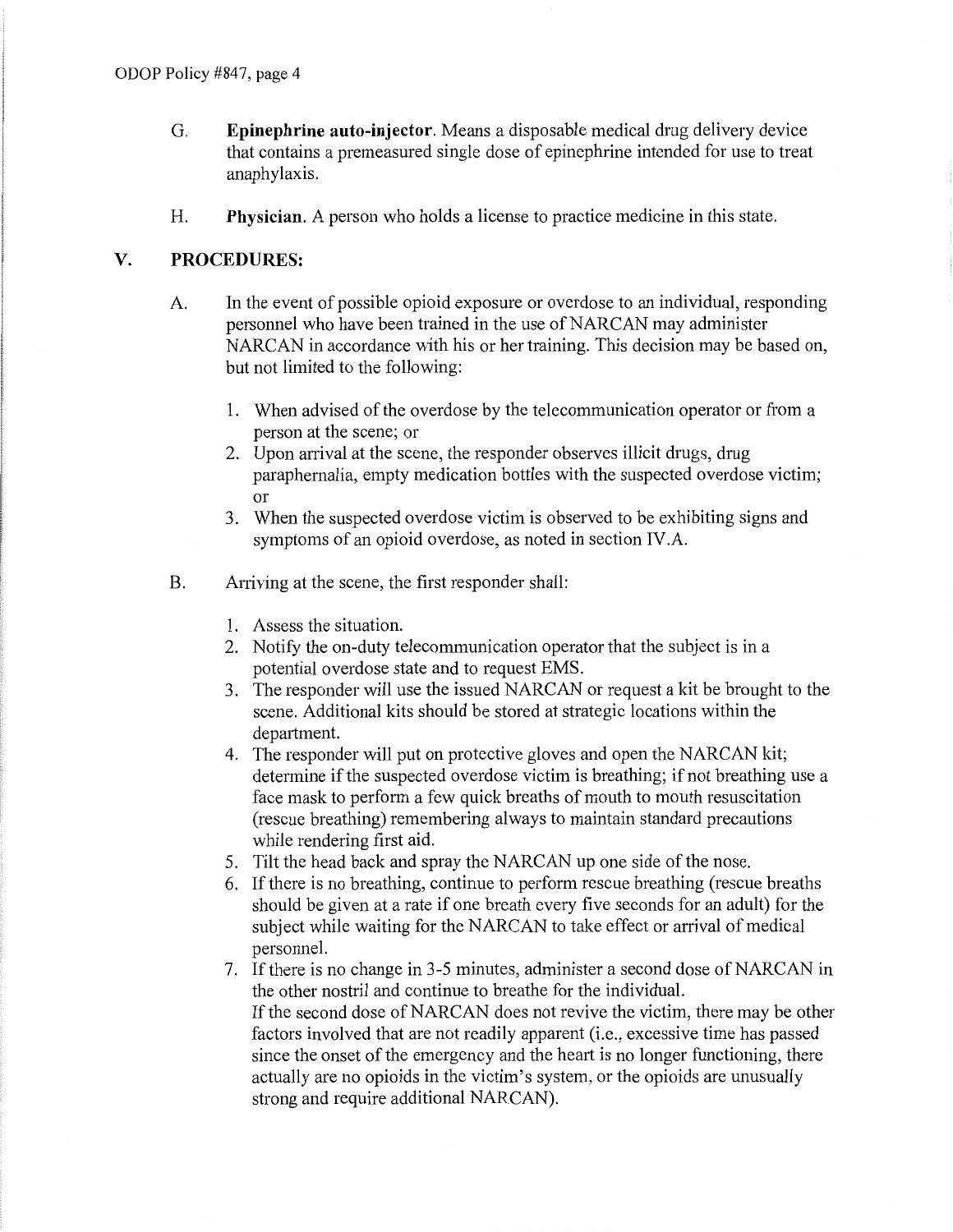**Note:** The responder shall note the time of each dosage administered.

- 8. Continue to render first aid until relieved by medical personnel.
- C. Administration of Epinephrine
	- 1. A law enforcement agency may acquire and possess epinephrine autoinjectors and a peace officer may possess and administer an epinephrine auto-injector in accordance with this subchapter
	- 2. A peace officer may possess and administer an epinephrine auto-injector only if the peace officer has successfully completed training in the use of the device in a course approved by the Texas Commission on Law Enforcement (TCOLE).
	- 3. TCOLE, in consultation with the Department of State Health Services, shall approve a training course on the administration of an epinephrine auto-injector.
- D. In all instances, whether on or off duty, the responder shall be required to make immediate notification to the appropriate 9-1-1 telecommunication center requesting an EMS Unit. At no time shall an employee of this department cancel the responding EMS Unit. NARCAN has a short lifespan, so while the suspected overdose victim may awake, it is likely that the victim will relapse. The canceling of an EMS Unit response is not permitted.
- E. All suspected overdose or anaphylactic victims will be administered the appropriate Nasal NARCAN or epinephrine according to the manufacturer's instructions and department training procedures.
- F. Occupation Code sec. 1701.705. Notification of administration of epinephrine auto-injector. After an officer administers an epinephrine auto-injector under this subchapter, the law enforcement agency shall notify the physician or other person who prescribed the epinephrine auto-injector of:
	- 1. the age of the person to whom the epinephrine auto-injector was administered; and
	- 2. the number of epinephrine auto-injector doses administered to the person.
- G. Immediate supervisors. Upon notification that NARCAN/Epinephrine has been administered, the supervisor will forward all relevant information to their respective Office of Environmental Health, Safety, and Risk Management (EHSRM). The supervisor and the Department's Program Coordinator will review the incident/offense report to ensure that the responding officer has documented all necessary information in accordance with the requirements provided by the Texas Overdose Naloxone Initiative (TONI) and the Texas Occupation Code.
- H. Program Coordinator. Department personnel designated by the institution Chief of Police who consults with internal and external subject matter experts on all clinical aspects of the overdose prevention program. The Program Coordinator, with the assistance of the Training Officer/ Specialist, shall create a documented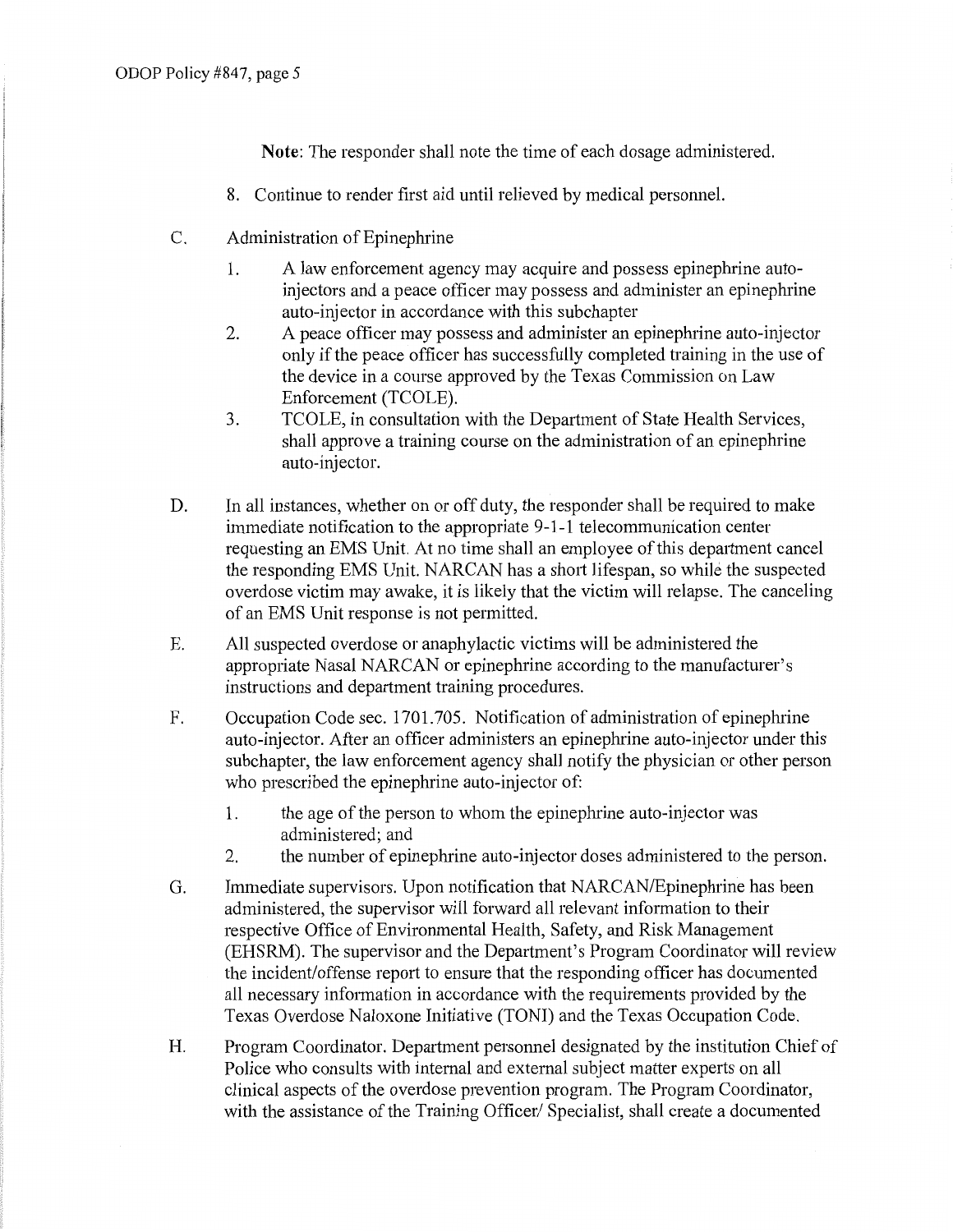training curriculum and will ensure that relevant lesson plans and training material are current. Texas Overdose Naloxone Initiative (TONI) and TCOLE provide direction on creating an approved lesson plan for opioid overdoses and anaphylaxis, respectively. The Program Coordinator or their designee will:

- 1. Ensure that uniformed officers and designated non-sworn personnel are trained and qualified overdose first responders as designated.
- 2. Upon request, offer training to uniformed and non-uniformed members of the UT System Police.
- 3. Review and ensure all documentation on overdose reversals are recorded in the narrative section of an incident/offense report.
- 4. Submit any required documentation to the Texas Overdose Naloxone Initiative (TONI), via the TONI phone app or website. http://www.texasoverdosenarcaninitiative.com/ http://naloxonesaved.us/
- 5. Maintain and record the receipt and assignment of each NARCAN kit.
- 6. Be responsible for replacing expired or damaged Narcan kits.
- I. Prescription of Epinephrine.
	- 1. A physician, or a person who has been delegated prescriptive authority under Chapter 157, Occupations Code, may prescribe epinephrine autoinjectors in the name of a law enforcement agency.
	- 2. A physician or other person who prescribes epinephrine auto-injectors under 1.(1) shall provide the law enforcement agency with a standing order for the administration of an epinephrine auto-iajector to a person reasonably believed to be experiencing anaphylaxis.
	- 3. A standing order under Subsection 1.(2) is not required to be patientspecific. An epinephrine auto-injector may be administered to a person without a previously established physician-patient relationship.
	- 4. Notwithstanding any other law, supervision or delegation by a physician is considered adequate if the physician:
		- a) periodically reviews the order; and
		- b) is available through direct telecommunication as needed for consultation, assistance, and direction.
	- 5. An order issued under this section must contain:
		- a) the name and signature of the prescribing physician or other person;
		- b) the name of the law enforcement agency to which the order is issued;
		- c) the quantity of epinephrine auto-injectors to be obtained and maintained under the order; and
		- d) the date the order was issued.
	- 6. A pharmacist may dispense an epinephrine auto-injector to a law enforcement agency without requiring the name of or any other identifying information relating to the user.
	- 7. The UTSP Medical Director or Deputy Medical Director may be called upon for assistance with this protocol.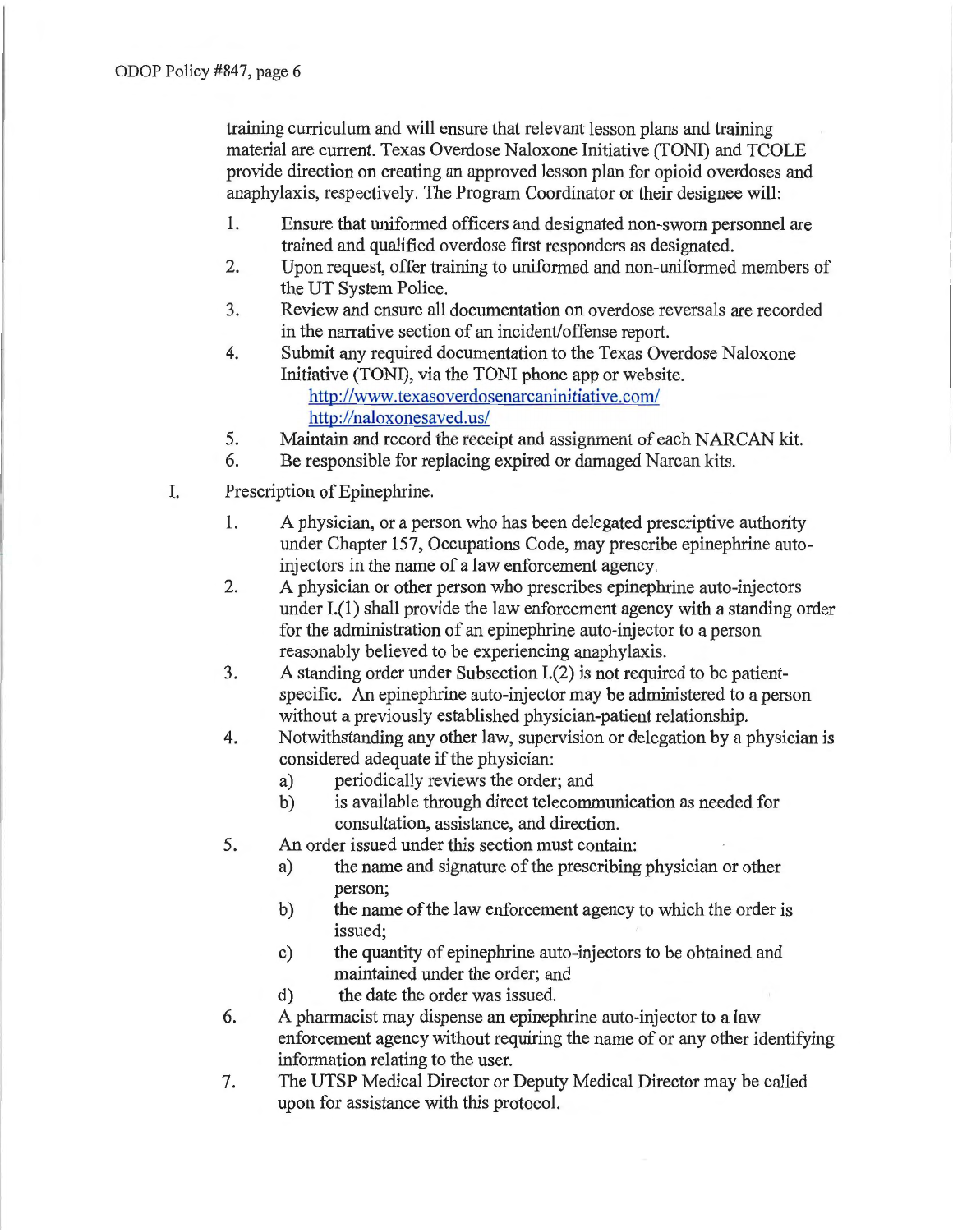- J. Maintenance and Administration of Epinephrine Auto-injectors
	- 1. A law enforcement agency that acquires and possesses epinephrine autoinjectors under this subchapter shall adopt and implement a policy regarding the maintenance, administration, and disposal of the epinephrine auto-injectors. The policy must:
		- a) establish a process for the agency to check the inventory of epinephrine auto-injectors at regular intervals for expiration and replacement; and
		- b) require that the epinephrine auto-injectors be stored in a secure location.
- K. Sec. 1701.706. Gifts, Grants, and Donations.
	- 1. A law enforcement agency may accept gifts, grants, donations, and federal and local money to implement this subchapter.
- L. Sec. 1701.707. Not Practice of Health Care.
	- 1. The administration by a peace officer of an epinephrine auto-injector to a person in accordance with the requirements of this subchapter or commission rules does not constitute the unlawful practice of any health care profession.
- M. Sec. 1701.709. Governmental Immunity not Waived.
	- 1. This subchapter does not waive govemmental immunity from suit or liability.
- N. Training
	- 1. The Training Officer/Specialist will:
		- a) Maintain and document an approved lesson plan, training records, etc.
		- b) Collaborate with the Program Coordinator to approve and implement any lesson plan and training bulletin revisions.
		- c) Upon request from the Program Coordinator, provide verification of required training.
		- d) Maintain all training records and documentation.
	- 2. Training must address at a minimum, the following:
		- a) Risk factors for opioid overdose
		- b) Signs of an overdose
		- c) Actions to be taken
			- (1) Call the telecommunication center;
			- (2) Rescue breathing;
			- (3) Recovery position; and
			- (4) Use of NARCAN.
	- 3. Initial training to all designated department personnel will be administered during their initial field training program or after their New Employee orientation.